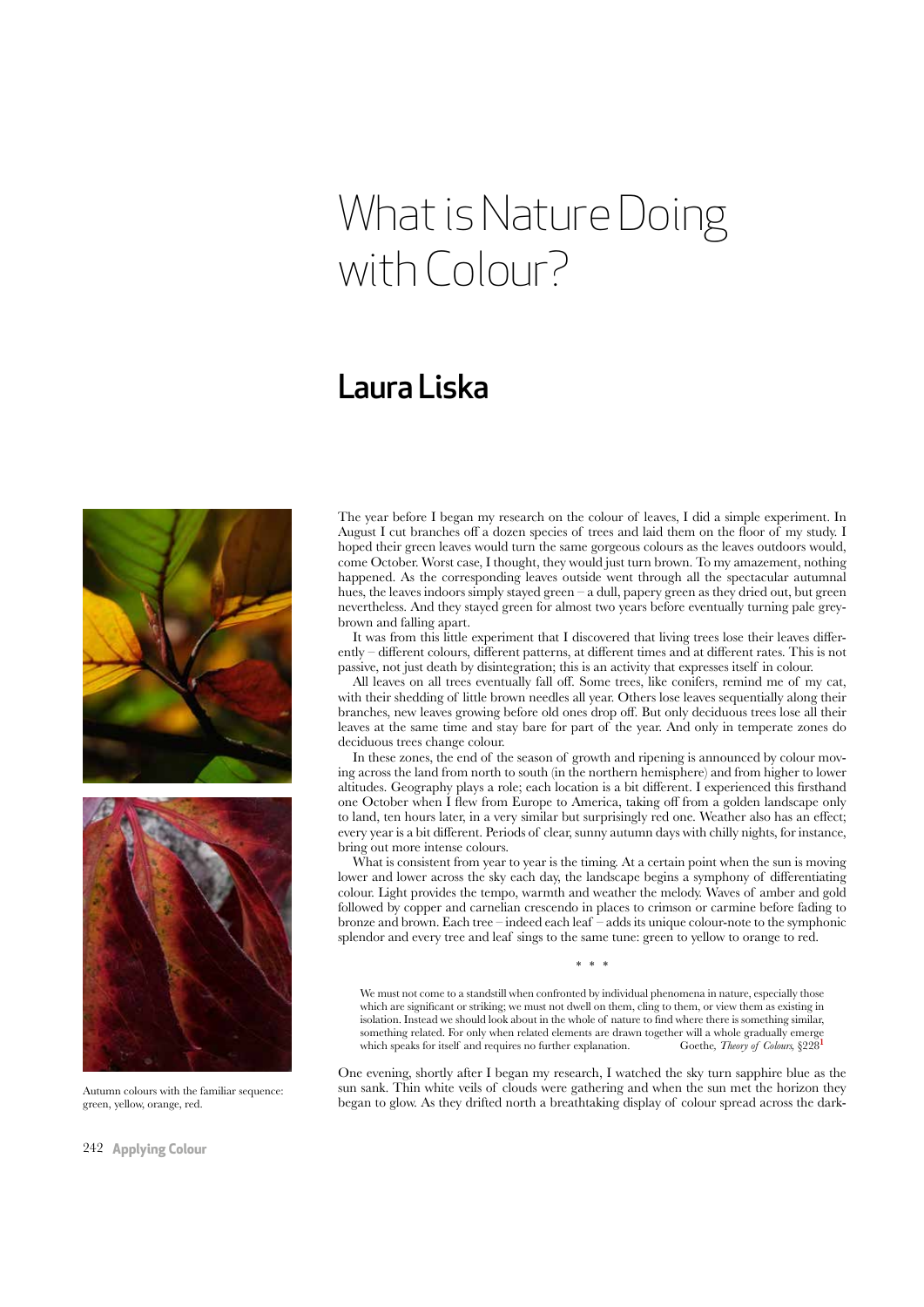

**Applying Colour** 243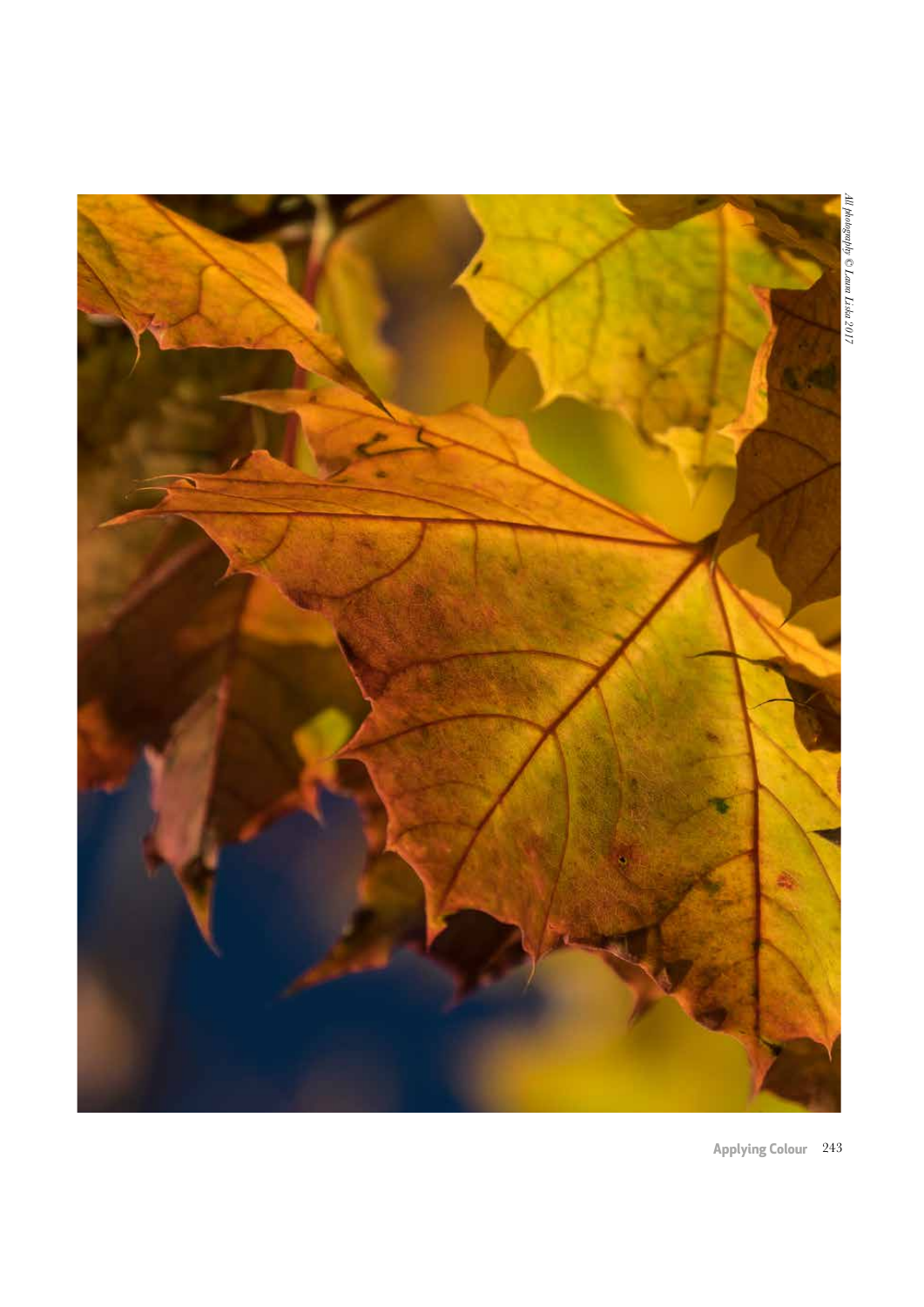

Colour sequences in the evening sky at sunset, in summer rose leaves and in the rainbow poised between bright and dark. ening sky – radiant yellow followed by rose-orange, fery red and fnally deep magenta. As the frst stars sparkled through the inky indigo sky, the colour bowed out softly into greyness.

I had just witnessed the same colour sequence that the leaves go through! Another equally beautiful sequence had played out simultaneously in the sky: cyan to deep blue to an almost violet black. What could I learn from the sunset?

Red, orange and yellow are not a random sequence. They are the familiar "warm" colours of the painter's palette – the earth pigments – and they appear in that order in the luminous bands of a rainbow on the edge of darkness. Cyan, blue and violet arise as counterparts, as complements – the painter's "cool" colours – in the rainbow's bands on the edge of brightness. Shine a small light in a dark room through a prism and both sequences are there, on the far wall. In the rainbow and through the prism, these spectra appear at borders between light and dark. When light slowly withdrew from the atmosphere that evening the same spectra appeared – one colour at a time – as light steadily gave way to darkness. Dawn and dusk are also a border between light and dark – a temporal one.

Alternating light and dark creates the fourfold cycle of the day from two pairs of opposites: midday and midnight, dawn and dusk. In the frst pair there is either only light or only darkness and in the second there is a transition from one to the other. Alternating light and dark also creates the cycle of the year from similar pairs: summer and winter (when days have long periods of either light or darkness), spring and autumn (when there is a rapid shift from one day to the next as light overtakes darkness or darkness overtakes light). Only in temperate regions does the rhythmic exchange between light and dark last several months and give rise to a corresponding fuctuation in temperature between extremes. Changing light is the sun's domain, changing temperature the earth's  $-$  a response of material substance to an increase or decrease of radiant energy. Parallel transitions – light into dark and warmth into cold – one heavenly, one earthly – are the condition for leaves to express from life into death in colour: yellow, orange and red appear as light steadily gives way to darkness.

\* \* \*

The blue of the sky shows us the basic law of chromatics. Let us not seek for something behind the phenomena – they themselves are the theory. Goethe, *Maxims and Reflections*<sup>2</sup>

At the center of the rainbow, balanced between the yellow and blue of the border spectra, is the colour we usually associate with leaves, namely green. To observe the subtle dance of its hues in a leaf requires the better part of a year. Deciduous leaves come out in early spring,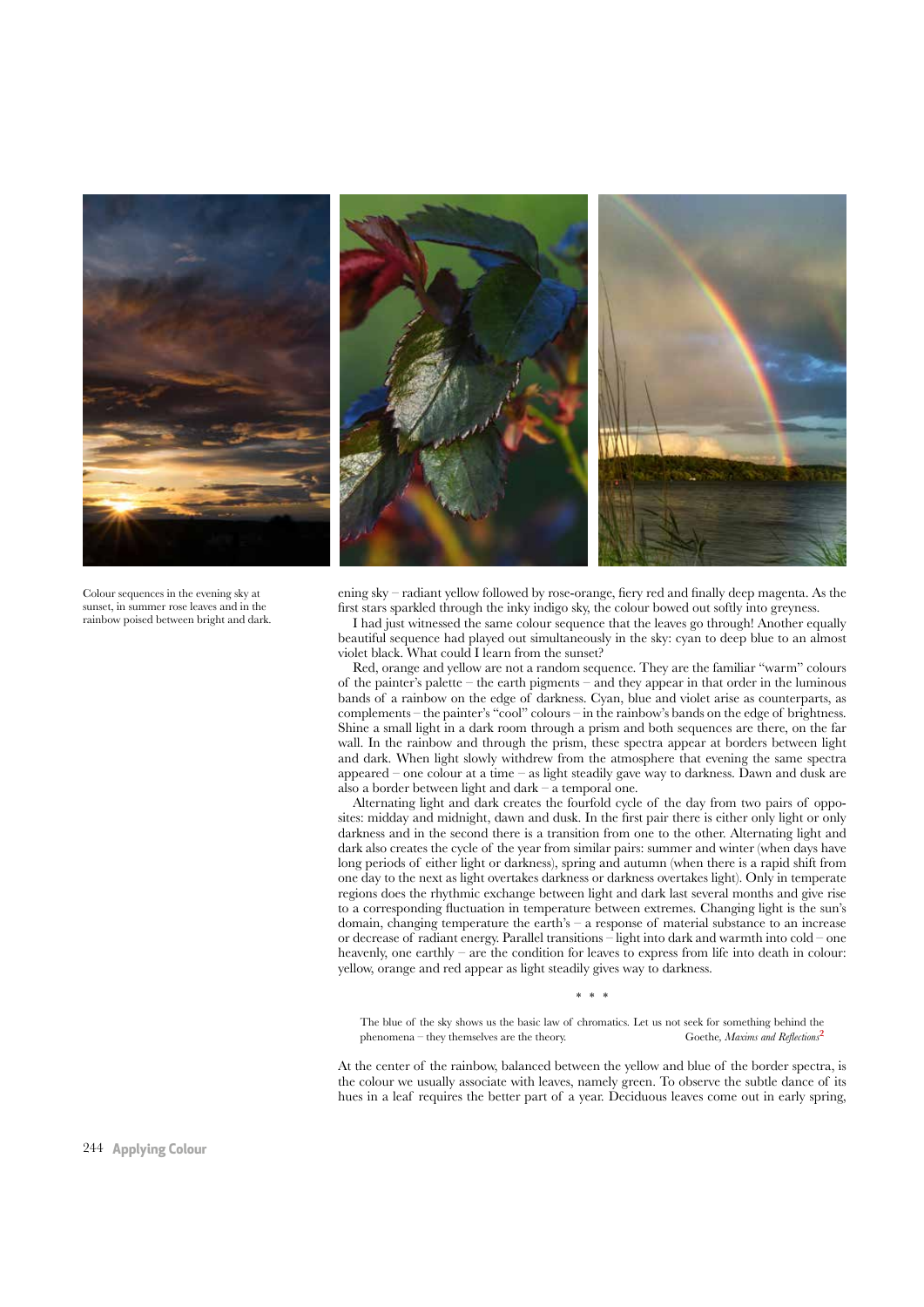







Summer greens shifting from yellow-green to blue-green.

Spring leaves containing the autumnal sequence in reverse: red, orange and yellow within fresh new green.

**Applying Colour** 245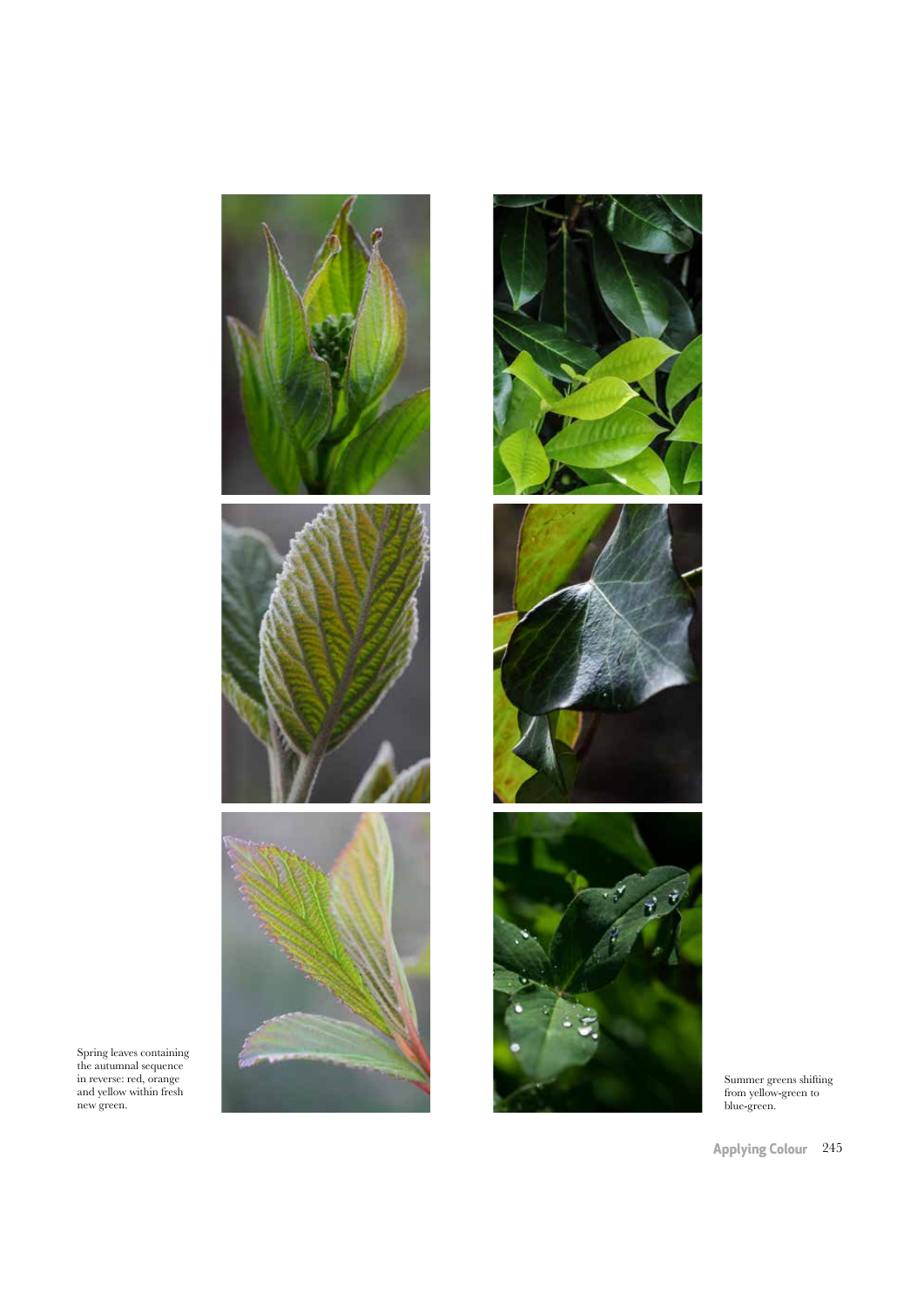containing the familiar sequence: red frst, on tips and at margins, then orange and yellow tinting the fresh new green. The yellowish green shifts through pure green to bluish green as the leaf switches from expanding to maintaining itself through summer. Finally, in autumn, green fades away and the familiar sequence appears in reverse order. The annual colouring of a leaf is like dipping in and out of a rainbow – from darkness down through red, orange, yellow, to green at the center, a touch of blue, and back up through green, yellow, orange, then red, into darkness again.

What I observed about colour during the rhythmic genesis and decay of leaves is studied in chemistry in the processes of photosynthesis and senescence. I can't observe chemical processes directly, but I fnd interesting correspondences to my insights in what other researchers have discovered.

When conditions of light and warmth are favorable, one of the greatest life sustaining activities on the planet – photosynthesis – can take place inside the leaf: water from the earth and carbon dioxide from the air are transformed into the life-giving oxygen we breathe and the substance that trees are made from: sugars, which we eat. During the activity of senescence, the right conditions of light and warmth ensure that nutrients in the leaves move to woodier parts of the tree to support next year's leaves and what is left falls off to feed soil organisms that support the roots.

The pigment that gives a leaf its green colour, chlorophyll, is central to photosynthesis. In a truly elegant chemical process, energy for photosynthesis is repeatedly given up by and then restored to chlorophyll molecules. Yellow and orange pigments, xanthophylls and carotenoids, protect and assist the chlorophyll. They are always present, visible in fushing leaves, but eventually concealed by the green. During senescence chlorophyll breaks down quickly but the sturdier xanthophyll and carotenoid molecules take longer. Therefore, as the green dissipates the yellow and orange pigments become visible again.

Blue pigments don't exist in leaves at all, but we see an undeniably blue-green colour when fully formed leaves busy themselves providing what the tree needs for developing fruits and seeds. A thin waxy surface develops on the top side of a mature leaf and the slightly opaque or turbid layer scatters the refected sunlight giving a blue cast to the underlying green, just as the atmosphere scatters sunlight, to give the blue of the sky.

Red pigments – anthocyanins – are not in the leaf throughout the year but only produced if conditions of light and warmth are not optimal. In spring they provide extra physical resilience for the emerging leaf. In autumn, at the end of senescence, they appear if the leaf is in direct sunlight and under duress. A sudden pronounced diference between day and night temperatures or an overnight frost bring red and a measure of tenacity to the leaf.

In diurnal cycles of light and darkness, in seasonal cycles of life and death, and even in the chemistry of pigments, colours give the reason for their appearance. I fnd it observing leaves. Green is life generating more life, continuously forming substance out of light. The essence of green is endless renewal – green begets green begets green. Yellow is life entering substance to create form and leaving substance now formed behind – yellow radiates in, radiates out. Blue is life sustaining inner activity from outside – blue embraces. And red is life protecting life at the edges of darkness – red stands frm.

Thus, Goethe advances from observing color as an attribute of the phenomenal world to a study of the phenomenal world itself as it appears with this attribute. In his chapter on the sensory-moral efects of color he then fnally proceeds to the observation of the higher relationship between the colored physical world and the world of the human soul. This is the rigorous, strict path of science – going from the subject as condition back to the subject as it fnds its satisfaction in and with the world. Rudolf Steiner, *Introduction to Goethe's Scientific Writings*<sup>3</sup>

\* \* \*

The seasons, particularly autumn, when colour changes so dramatically, pose the question: what is nature *doing* with colour? And then, maybe, we wonder of colour: what is nature doing with *us*? I considered this question while reflecting on the significance of doing research: I fnd research has a quality of bringing light into darkness and, in the fuctuating moods of the researcher, a certain colouring.

Tiny, pale and shinning, a leaf emerges out of practically nothing, enveloped in red – like the moment of wonder when nature kindles a tiny question in me, enigmatic and compelling. Light increases and the little leaf expands, radiant yellow-green. I engage the question and from every side new possibilities, new information, new questions fll me with excitement. Soon, the full-grown leaf withdraws into blue-green, absorbed with the business of trees: